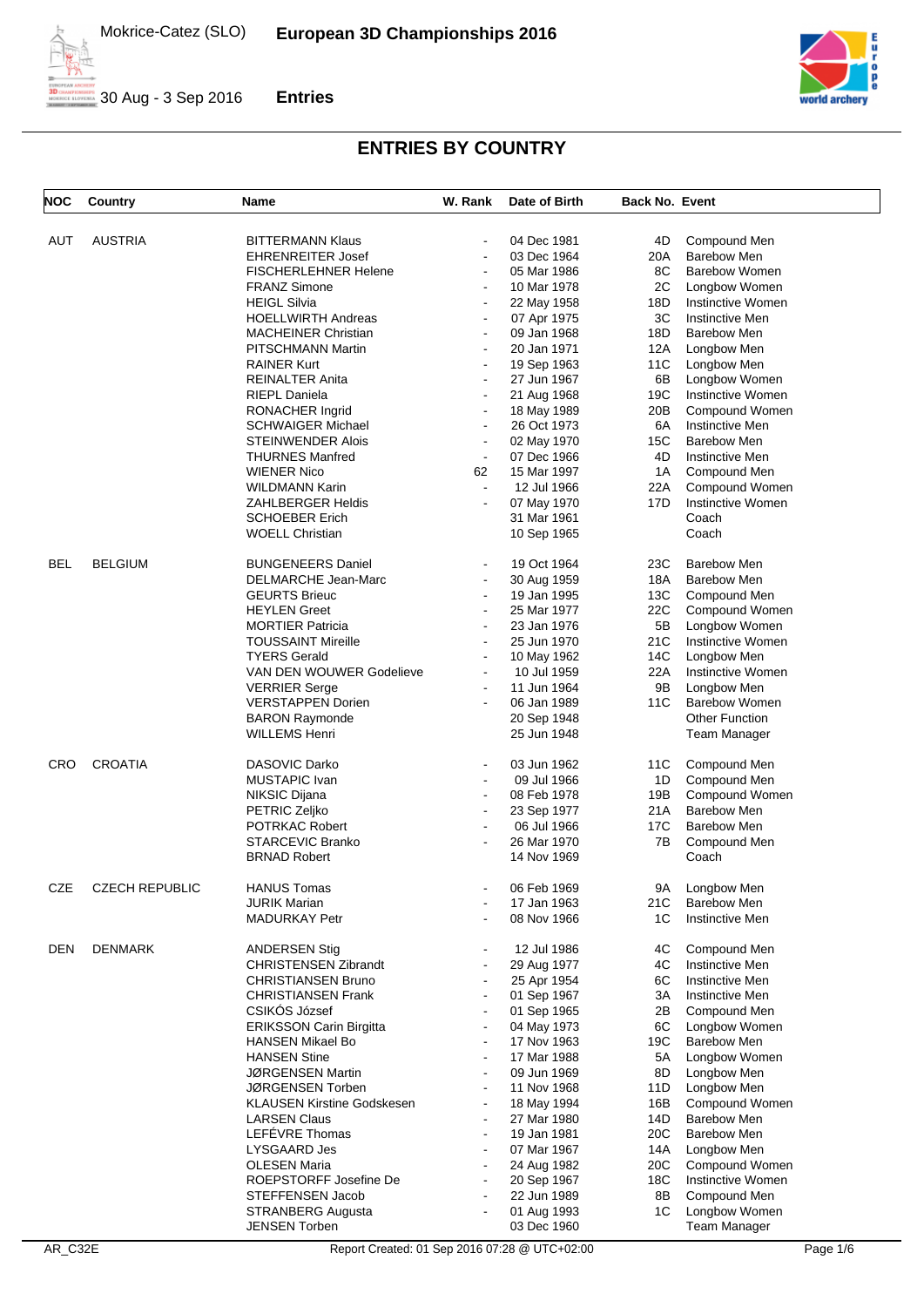



| NOC        | Country              | Name                             | W. Rank                  | Date of Birth | <b>Back No. Event</b> |                            |
|------------|----------------------|----------------------------------|--------------------------|---------------|-----------------------|----------------------------|
|            |                      |                                  |                          |               |                       |                            |
| <b>ESP</b> | <b>SPAIN</b>         | ALBORNA Jordi                    | $\overline{\phantom{a}}$ | 14 Sep 1976   | 17B                   | <b>Barebow Men</b>         |
|            |                      | <b>BARROSO Andres</b>            | $\overline{\phantom{a}}$ | 08 Aug 1963   | 8D                    | Compound Men               |
|            |                      | <b>FERNANDEZ PUIG Noelia</b>     | $\blacksquare$           | 13 Jul 1982   | 17B                   | Instinctive Women          |
|            |                      | <b>GARCIA FERNANDEZ David</b>    | $\blacksquare$           | 03 Apr 1983   | 14A                   | <b>Barebow Men</b>         |
|            |                      | <b>GARCIA GARCIA Alicia</b>      | $\blacksquare$           | 19 Mar 1987   | 19B                   | Instinctive Women          |
|            |                      | <b>GARRIDO LAZARO Encarna</b>    | $\blacksquare$           | 09 Dec 1971   | 1A                    | Longbow Women              |
|            |                      | <b>GOMEZ GARATE Juan</b>         | $\blacksquare$           | 27 Jan 1957   | 1D                    | <b>Instinctive Men</b>     |
|            |                      | <b>IRIARTE LARUMBE Jose Luis</b> | $\overline{\phantom{a}}$ | 30 May 1959   | 8Β                    | Longbow Men                |
|            |                      | <b>MERIDA MORENO Shenaida</b>    | $\blacksquare$           | 30 Nov 1993   | 16D                   | Compound Women             |
|            |                      | MERIDA RODRIGUEZ Joaquin         | $\blacksquare$           | 23 Apr 1965   | 7D                    | Compound Men               |
|            |                      | <b>MINYANO MIQUEL Rosa</b>       | $\blacksquare$           |               | 10B                   | <b>Barebow Women</b>       |
|            |                      |                                  |                          | 04 Aug 1959   |                       |                            |
|            |                      | SANCHEZ Aureliano                | $\blacksquare$           | 28 Sep 1966   | 5C                    | Instinctive Men            |
|            |                      | <b>TORO ALVAREZ Francisco</b>    | $\blacksquare$           | 06 Dec 1974   | 10C                   | Compound Men               |
|            |                      | <b>GARRIDO Pedro Jose</b>        |                          | 04 Oct 1966   |                       | Coach                      |
|            |                      | <b>MONTES Ruben</b>              |                          | 12 Jun 1981   |                       | <b>Team Manager</b>        |
| EST        | <b>ESTONIA</b>       | <b>KELL YIIe</b>                 |                          | 29 Aug 1965   | 3A                    | Longbow Women              |
|            |                      | SIRKEL-SUVISTE Inge              | $\blacksquare$           | 19 Sep 1976   | 2A                    | Longbow Women              |
|            |                      |                                  |                          |               |                       |                            |
| <b>FIN</b> | <b>FINLAND</b>       | JALKANEN Pekka                   | $\blacksquare$           | 13 Sep 1967   | 13C                   | Longbow Men                |
|            |                      | KANGASMAKI Arto                  | $\blacksquare$           | 18 Oct 1981   | 10D                   | Compound Men               |
|            |                      | LANTEE Anne                      | 210                      | 08 May 1982   | 14C                   | Compound Women             |
|            |                      | <b>LESKINEN Timo</b>             | $\blacksquare$           | 14 Nov 1967   | 15D                   | <b>Barebow Men</b>         |
|            |                      | PARSSINEN Juha                   | $\blacksquare$           | 03 Nov 1967   | 22A                   | <b>Barebow Men</b>         |
|            |                      | ROSENDAHL Juha                   | $\overline{\phantom{a}}$ | 17 Jan 1967   | 17D                   | <b>Barebow Men</b>         |
|            |                      | <b>RUTONEN Mika</b>              | $\blacksquare$           | 07 Nov 1975   | 11A                   | Compound Men               |
|            |                      | TIIHONEN Juha                    | $\blacksquare$           | 02 Feb 1968   | 15C                   | Longbow Men                |
|            |                      | VAAJAMAKI Vesa                   |                          | 13 May 1985   |                       | <b>Team Manager</b>        |
|            |                      |                                  |                          |               |                       |                            |
| FRA        | <b>FRANCE</b>        | <b>ADET Steve</b>                | $\blacksquare$           | 18 Jun 1992   | 6В                    | <b>Instinctive Men</b>     |
|            |                      | <b>BARRAULT Marie-Line</b>       | $\overline{\phantom{a}}$ | 02 Aug 1959   | 19A                   | <b>Instinctive Women</b>   |
|            |                      | <b>BOUTELEUX Mylene</b>          | $\blacksquare$           | 28 Jan 1984   | 14D                   | Compound Women             |
|            |                      | <b>BRULIN Xavier</b>             | $\blacksquare$           | 29 Sep 1971   | 2C                    | Instinctive Men            |
|            |                      | <b>CORVINO Serge</b>             | $\blacksquare$           | 03 Dec 1960   | 10 <sub>C</sub>       | Longbow Men                |
|            |                      | <b>DECULTOT Stephane</b>         | $\overline{\phantom{a}}$ | 18 Aug 1975   | 18B                   | <b>Barebow Men</b>         |
|            |                      | <b>GARDEUR Robin</b>             | $\blacksquare$           | 16 Feb 1993   | 11B                   | Longbow Men                |
|            |                      | <b>GRIVOTET Christophe</b>       | $\overline{\phantom{a}}$ | 05 Aug 1982   | 7A                    | Compound Men               |
|            |                      | <b>NOREST Elise</b>              | $\blacksquare$           | 22 Dec 1978   | 12A                   | <b>Barebow Women</b>       |
|            |                      | PORTE Chantal                    | $\blacksquare$           | 10 Jan 1962   | 8D                    | <b>Barebow Women</b>       |
|            |                      | <b>RAMOS Daniele</b>             | $\overline{\phantom{a}}$ | 02 Jan 1965   | ЗC                    | Longbow Women              |
|            |                      | <b>RIBES Loic</b>                | $\blacksquare$           | 21 Dec 1988   | 16D                   | <b>Barebow Men</b>         |
|            |                      | <b>TARRISSE Aurore</b>           |                          | 23 Dec 1987   | 17C                   | Compound Women             |
|            |                      | THIERRY Jeremy                   |                          | 06 Dec 1978   | 2C                    | Compound Men               |
|            |                      | <b>DAUMAS Michel</b>             |                          | 25 May 1958   |                       | <b>Delegation Official</b> |
|            |                      | <b>DUBORPER Marina</b>           |                          | 08 Jul 1971   |                       | Coach                      |
|            |                      | <b>MUSY Frederique</b>           |                          | 29 Aug 1958   |                       | <b>Team Manager</b>        |
|            |                      | <b>SAUBION Dominique</b>         |                          | 30 Mar 1959   |                       | <b>Medical Person</b>      |
|            |                      |                                  |                          |               |                       |                            |
| <b>GBR</b> | <b>GREAT BRITAIN</b> | <b>BARBY Victoria</b>            |                          | 11 Jul 1980   | 19C                   | Compound Women             |
|            |                      | <b>BURKE Steve</b>               | $\overline{\phantom{a}}$ | 07 Jan 1962   | 15B                   | Longbow Men                |
|            |                      | <b>COLE Gary</b>                 |                          | 01 Jan 1973   | 1C                    | Compound Men               |
|            |                      | <b>LAKE Michaela</b>             |                          | 14 Oct 1967   | 18B                   | Instinctive Women          |
|            |                      | MEEHAN Jason                     | $\blacksquare$           | 09 Apr 1967   | 19B                   | <b>Barebow Men</b>         |
|            |                      | NILSSON Jessica                  |                          | 11 Sep 1997   | 8Β                    | <b>Barebow Women</b>       |
|            |                      | POWELL Richard                   | $\blacksquare$           | 12 Aug 1966   | 12D                   | Longbow Men                |
|            |                      | <b>REES Elizabeth</b>            | $\overline{a}$           | 20 Nov 1994   | 11B                   | <b>Barebow Women</b>       |
|            |                      | <b>SLEIGHT Lesley</b>            |                          | 16 Mar 1963   | 2D                    | Longbow Women              |
|            |                      | STRACHAN-STEPHENS Adam           | $\blacksquare$           | 02 Oct 1956   | 21 B                  | <b>Barebow Men</b>         |
|            |                      | <b>TUCKNOTT Phillip</b>          | $\blacksquare$           | 17 Apr 1995   | 13A                   | Compound Men               |
|            |                      | <b>WILLIAMS Emily</b>            |                          | 27 Sep 1992   | 1D                    | Longbow Women              |
|            |                      | <b>TURNER Peter</b>              |                          | 30 Jun 1945   |                       | Coach                      |
|            |                      |                                  |                          |               |                       |                            |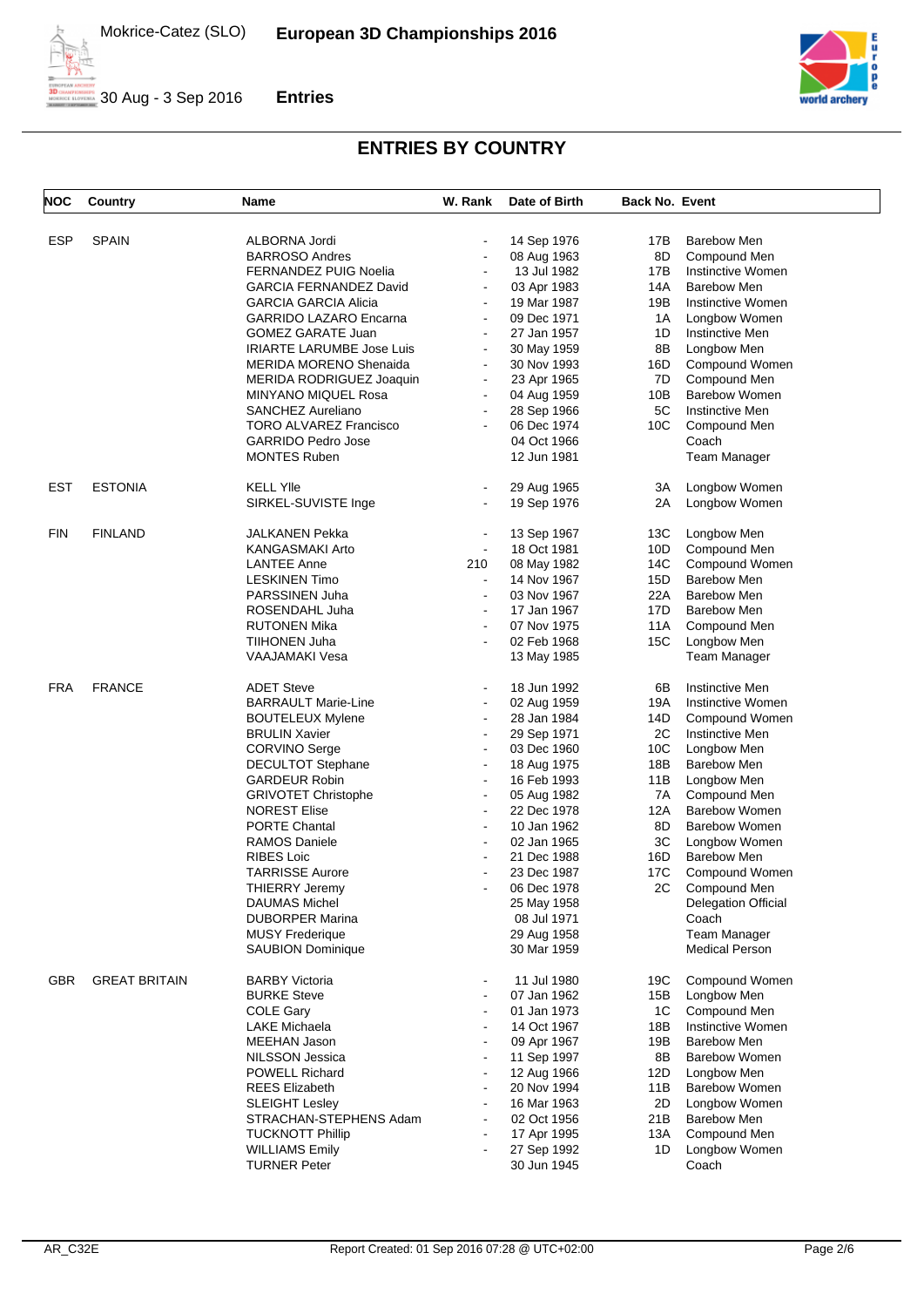



| <b>NOC</b> | Country            | Name                                            | W. Rank                          | Date of Birth              | <b>Back No. Event</b> |                                      |
|------------|--------------------|-------------------------------------------------|----------------------------------|----------------------------|-----------------------|--------------------------------------|
|            |                    |                                                 |                                  |                            |                       |                                      |
|            | <b>GUEST GUEST</b> |                                                 |                                  |                            |                       | Guest<br>Guest                       |
|            |                    |                                                 |                                  |                            |                       | Guest                                |
|            |                    |                                                 |                                  |                            |                       | Guest                                |
|            |                    |                                                 |                                  |                            |                       |                                      |
| HUN        | <b>HUNGARY</b>     | <b>GONDAN Gyorgy</b>                            | $\blacksquare$                   | 18 Mar 1971                | 4B                    | Compound Men                         |
|            |                    | <b>GYORGYNE KERESZT Piroska</b>                 | $\blacksquare$                   | 15 Jul 1965                | 17A                   | Instinctive Women                    |
|            |                    | <b>MAKAI Robert</b>                             |                                  | 02 Jun 1976                | 12B                   | Longbow Men                          |
|            |                    | <b>MOLNAR Ferenc</b>                            | $\blacksquare$                   | 26 Jun 1966                | 1B                    | Instinctive Men                      |
|            |                    | MOLNAR Jozsef                                   |                                  | 14 Mar 1962                | 15B                   | <b>Barebow Men</b>                   |
|            |                    | RABOTKA Gyorgy                                  |                                  | 13 Nov 1963                | 10B                   | Longbow Men                          |
|            |                    | RABOTKA Gyorgy Viktor                           | $\blacksquare$                   | 19 Sep 1991                | 16A                   | <b>Barebow Men</b>                   |
|            |                    | RADA Ilona                                      |                                  | 24 Aug 1973                | 9D                    | <b>Barebow Women</b>                 |
|            |                    | SZABÓ István                                    | $\blacksquare$                   | 02 Nov 1974                | 5B                    | Compound Men                         |
|            |                    | <b>SZEDLAR Janos</b>                            |                                  | 14 Mar 1965                | 1B                    | Compound Men                         |
|            |                    | <b>MOLNARNE TOTH Szilvia</b>                    |                                  | 27 Apr 1970                |                       | Media                                |
| IRL        | <b>IRELAND</b>     | <b>DEMPSEY Terry</b>                            | $\blacksquare$                   | 04 Nov 1965                | 23B                   | <b>Barebow Men</b>                   |
|            |                    | <b>MURRAY Ann Marie</b>                         | $\blacksquare$                   | 03 Jan 1971                | 12B                   | <b>Barebow Women</b>                 |
|            |                    | ROGERS MACRUAIDHRI Eamon                        | $\sim$                           | 02 Feb 1980                | 13B                   | Compound Men                         |
|            |                    | <b>TWOMEY Adrian</b>                            | $\blacksquare$                   | 25 Oct 1969                | 22C                   | <b>Barebow Men</b>                   |
|            |                    | <b>TWOMEY Sarah</b>                             | $\overline{\phantom{a}}$         | 16 Jun 1976                | 10D                   | <b>Barebow Women</b>                 |
|            |                    | <b>BARBARO Giulia</b>                           |                                  |                            |                       |                                      |
| ITA        | <b>ITALY</b>       |                                                 | $\blacksquare$<br>$\blacksquare$ | 13 Dec 1957                | 1B                    | Longbow Women<br>Instinctive Women   |
|            |                    | <b>BASSI</b> luana<br><b>BERTOGLIO Rossella</b> |                                  | 21 Jan 1952                | 17C<br>20C            |                                      |
|            |                    |                                                 | $\blacksquare$                   | 16 Feb 1979                |                       | Instinctive Women                    |
|            |                    | <b>BIANCHI Sonia</b><br><b>ESPOSITO Eric</b>    | $\blacksquare$                   | 12 Mar 1966                | 16A<br>16B            | Compound Women<br><b>Barebow Men</b> |
|            |                    | <b>FALETTI Giuliano</b>                         | $\blacksquare$                   | 25 Aug 1999                | 8A                    |                                      |
|            |                    | <b>FINESSI Monica</b>                           | $\blacksquare$                   | 27 Aug 1956<br>17 Feb 1969 | 17A                   | Longbow Men<br>Compound Women        |
|            |                    | <b>FORNASIER Danilo</b>                         | $\blacksquare$                   | 03 Sep 1953                | 11A                   | Longbow Men                          |
|            |                    | <b>FRANCHINI Irene</b>                          | 57                               | 23 Jul 1981                | 14B                   | Compound Women                       |
|            |                    | <b>GALLO Raffaele</b>                           |                                  | 21 Aug 1965                | 5A                    | Compound Men                         |
|            |                    | <b>GIANNINI Alessandro</b>                      | $\blacksquare$                   | 12 Aug 1977                | 15A                   | <b>Barebow Men</b>                   |
|            |                    | LAZZARONI Enzo                                  | $\blacksquare$                   | 15 May 1960                | 1A                    | Instinctive Men                      |
|            |                    | <b>MUNARI Ilario</b>                            | $\blacksquare$                   | 23 Dec 1964                | 10B                   | Compound Men                         |
|            |                    | <b>NOCETI Alessio</b>                           | $\blacksquare$                   | 05 Jun 1996                | 14B                   | <b>Barebow Men</b>                   |
|            |                    | <b>NOCETI Sara</b>                              | $\overline{\phantom{a}}$         | 05 Feb 2000                | 10A                   | <b>Barebow Women</b>                 |
|            |                    | NOZIGLIA Cinzia                                 |                                  | 10 Nov 1984                | 9A                    | <b>Barebow Women</b>                 |
|            |                    | PITTALUGA Fabio                                 |                                  | 17 May 1965                | 2A                    | <b>Instinctive Men</b>               |
|            |                    | PONTREMOLESI Marco                              |                                  | 22 Aug 1960                | 10A                   | Longbow Men                          |
|            |                    | SACCHETTI Paola                                 |                                  | 07 May 1964                | 2Β                    | Longbow Women                        |
|            |                    | SEIMANDI Giuseppe                               |                                  | 08 Jan 1987                | 4A                    | Compound Men                         |
|            |                    | <b>STROBBE Eleonora</b>                         |                                  | 07 Feb 1992                | 8A                    | <b>Barebow Women</b>                 |
|            |                    | <b>TESIO Marina</b>                             |                                  | 09 Jan 1963                | 4A                    | Longbow Women                        |
|            |                    | <b>VANNINI Sabrina</b>                          |                                  | 21 Oct 1971                | 18A                   | Instinctive Women                    |
|            |                    | <b>VICINI Davide</b>                            |                                  | 04 Nov 1964                | 3D                    | <b>Instinctive Men</b>               |
|            |                    | <b>BELLOTTI Daniele</b>                         |                                  | 16 Aug 1972                |                       | Coach                                |
|            |                    | <b>BOTTO Giorgio</b>                            |                                  | 29 Dec 1967                |                       | Coach                                |
|            |                    | SPERA Luciano                                   |                                  | 25 Jan 1975                |                       | <b>Delegation Official</b>           |
|            | MEDIA MEDIA        |                                                 |                                  |                            |                       | Media                                |
|            |                    |                                                 |                                  |                            |                       | Media                                |
|            |                    |                                                 |                                  |                            |                       | Media                                |
|            |                    |                                                 |                                  |                            |                       | Media                                |
|            |                    | <b>ARLEKRANS Peter</b>                          |                                  | 13 Sep 1964                |                       | <b>World Archery Europe</b>          |
|            |                    | <b>TOFAJ Vito</b>                               |                                  |                            |                       | Media                                |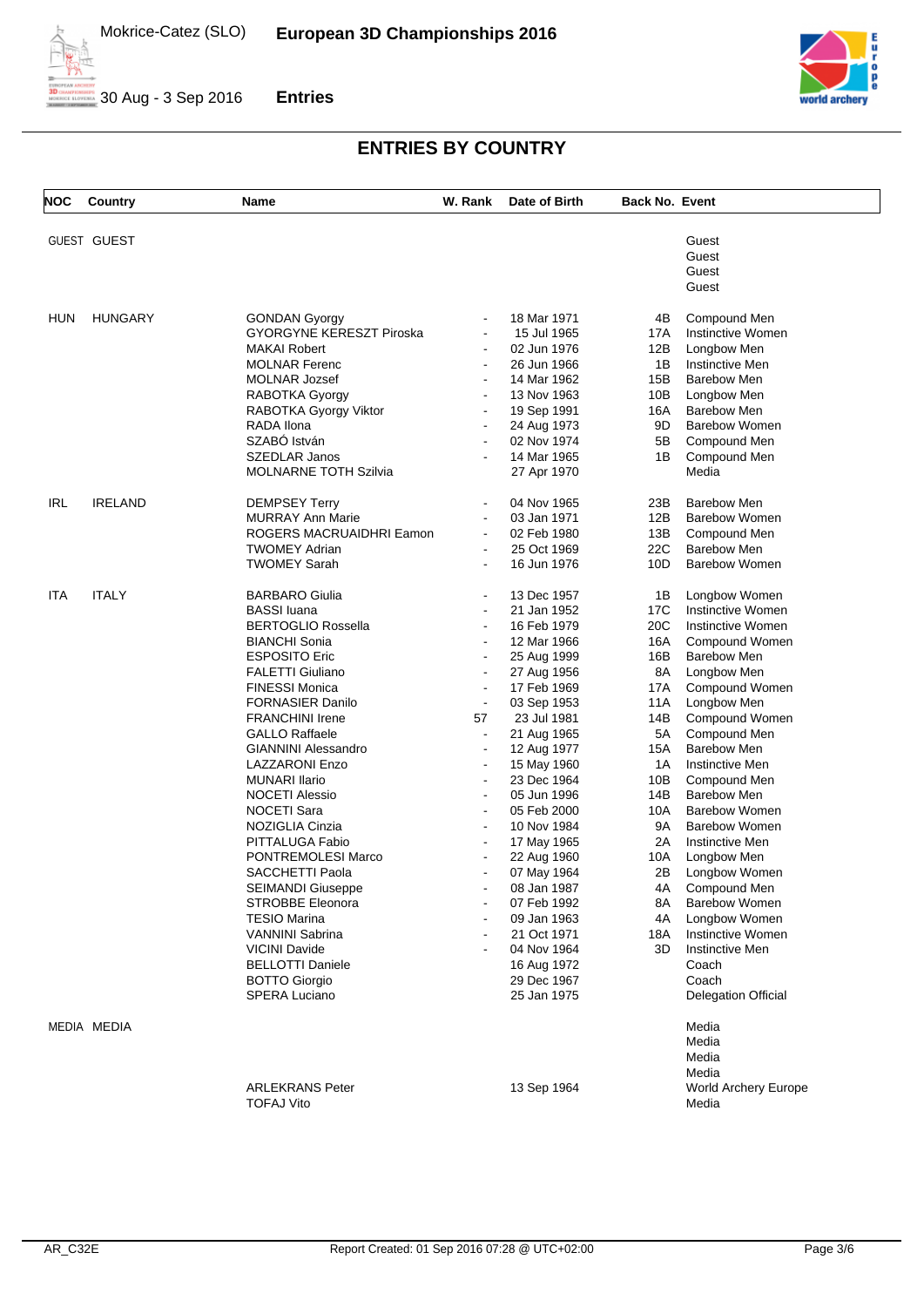



| NOC        | Country                             | <b>Name</b>                  | W. Rank                  | Date of Birth | <b>Back No. Event</b> |                        |
|------------|-------------------------------------|------------------------------|--------------------------|---------------|-----------------------|------------------------|
| NOR.       | <b>NORWAY</b>                       | <b>ANZJOEN Stein</b>         |                          | 21 May 1958   | 8C                    | Longbow Men            |
|            |                                     | <b>FINNOY Iris</b>           | $\blacksquare$           | 30 Dec 1969   | 20B                   | Instinctive Women      |
|            |                                     | <b>LIE Eivind</b>            | 533                      | 07 Jul 1992   | 7C                    | Compound Men           |
|            |                                     | LIEN Liv                     | $\blacksquare$           | 29 Jun 1970   | 21B                   | Instinctive Women      |
|            |                                     | PAHLM Per Ivar               |                          | 28 Dec 1963   | 9C                    | Longbow Men            |
|            |                                     | STOROIEN Bjorn               |                          | 11 Aug 1970   | 3B                    | <b>Instinctive Men</b> |
|            |                                     | <b>BOLSTAD Per Erling</b>    |                          | 12 Sep 1941   |                       | <b>Team Manager</b>    |
|            |                                     | <b>MICHAELSEN Tove Mette</b> |                          | 02 May 1965   |                       | Coach                  |
| ОC         | ORGANIZING COMMITTEE AVGUŠTIN Anton |                              |                          |               |                       | Volunteer              |
|            |                                     | <b>BOLTA Jure</b>            |                          |               |                       | Volunteer              |
|            |                                     | <b>BRULC Matic</b>           |                          |               |                       | Volunteer              |
|            |                                     | <b>BUH Zdravko</b>           |                          |               |                       | Volunteer              |
|            |                                     | <b>CEVZAR Franci</b>         |                          |               |                       | Staff                  |
|            |                                     | DOBERŠEK Jure                |                          |               |                       | Volunteer              |
|            |                                     | <b>DRAME Sandi</b>           |                          |               |                       | Volunteer              |
|            |                                     | GAJI? IGOR Levi              |                          |               |                       | Volunteer              |
|            |                                     |                              |                          |               |                       | Volunteer              |
|            |                                     | ILAR Marjan                  |                          |               |                       |                        |
|            |                                     | JESENOVEC Lovre              |                          |               |                       | Volunteer              |
|            |                                     | KOSTANJEVEC Miha             |                          |               |                       | Volunteer              |
|            |                                     | <b>KOSTANJEVEC Mija</b>      |                          |               |                       | Volunteer              |
|            |                                     | KOSTANJEVEC Roman            |                          |               |                       | Volunteer              |
|            |                                     | <b>MAKLIN Anton</b>          |                          |               |                       | Volunteer              |
|            |                                     | MAKLIN Bernarda              |                          |               |                       | Volunteer              |
|            |                                     | <b>PAVACIC Sandi</b>         |                          |               |                       | Volunteer              |
|            |                                     | <b>PRAPROTNIK Mirko</b>      |                          |               |                       | Volunteer              |
|            |                                     | <b>RINK Primoz</b>           |                          |               |                       | Volunteer              |
|            |                                     | ROSA Aleš                    |                          |               |                       | Staff                  |
|            |                                     | ROSA Irena                   |                          |               |                       | Staff                  |
|            |                                     | ROŻMANEC Darja               |                          |               |                       | Staff                  |
|            |                                     | ROŽMANEC Tadej               |                          |               |                       | Staff                  |
|            |                                     | <b>RUSIAN Marusa</b>         |                          |               |                       | Volunteer              |
|            |                                     | SALOBER Mitja                |                          |               |                       | Volunteer              |
|            |                                     | STEFAN?I? Brane              |                          |               |                       | Staff                  |
|            |                                     | <b>URATNIK Leon</b>          |                          |               |                       | Staff                  |
|            |                                     | <b>URLEP Tomaž</b>           |                          |               |                       | Staff                  |
|            |                                     | <b>VUILOV Andrey</b>         |                          |               |                       | Volunteer              |
|            |                                     | WAGEMAKERS Henk              |                          |               |                       | Staff                  |
|            |                                     | ZALAZNIK Tomaz               |                          |               |                       | Volunteer              |
| <b>RUS</b> | <b>RUSSIA</b>                       | <b>ANDRYUNIN Dmitry</b>      |                          | 15 Oct 1979   | 11B                   | Compound Men           |
|            |                                     | <b>BLAGODYREVA Anna</b>      |                          | 08 Sep 1989   | 21D                   | Instinctive Women      |
|            |                                     | <b>BUDIAK Vitalii</b>        |                          | 20 Feb 1986   | 2D                    | Instinctive Men        |
|            |                                     | DARKHANOV Valentin           |                          | 06 Apr 1964   | 19A                   | <b>Barebow Men</b>     |
|            |                                     | EFREMOVA Svetlana            |                          | 13 Jun 1970   | 20A                   | Compound Women         |
|            |                                     | <b>KALUGIN Viacheslav</b>    | $\overline{\phantom{a}}$ | 27 Jun 1990   | 22B                   | <b>Barebow Men</b>     |
|            |                                     | KALUGINA Mariia              |                          | 05 Dec 1990   | 11D                   | <b>Barebow Women</b>   |
|            |                                     | <b>KLEIN Vasilii</b>         | $\overline{a}$           | 21 Nov 1958   | 5D                    | Instinctive Men        |
|            |                                     | LEBEDEVA Alexandra           |                          | 10 Apr 1971   | 22B                   | Compound Women         |
|            |                                     | LUNIN lurii                  | $\overline{a}$           | 11 Apr 1974   | 13A                   | Longbow Men            |
|            |                                     | NOVIKOVA Elena               | $\overline{a}$           | 26 Sep 1979   | 19A                   | Compound Women         |
|            |                                     | PODDEVALIN Mikhail           | $\overline{a}$           | 05 Apr 1983   | 9D                    | Longbow Men            |
|            |                                     | POVETKIN Aleksandr           | $\blacksquare$           | 17 Jul 1987   | 8A                    | Compound Men           |
|            |                                     | SAVENKOVA Maria              | $\overline{a}$           | 10 Oct 1986   | 12C                   | Barebow Women          |
|            |                                     | SHUICHIKOVA Evgenija         |                          | 10 Jul 1980   | 4C                    | Longbow Women          |
|            |                                     | SUSLOVA Elena                | $\overline{\phantom{a}}$ | 01 Jan 1983   | 22B                   | Instinctive Women      |
|            |                                     |                              |                          |               |                       |                        |
|            |                                     | <b>TARASOV Victor</b>        |                          | 16 Aug 1961   | 5C                    | Compound Men           |
|            |                                     | ZALIVAKIN Aleksandr          |                          | 25 Mar 1969   | 6D                    | Instinctive Men        |
|            |                                     | <b>ZINDER Lev</b>            |                          | 20 Jan 1970   | 23A                   | <b>Barebow Men</b>     |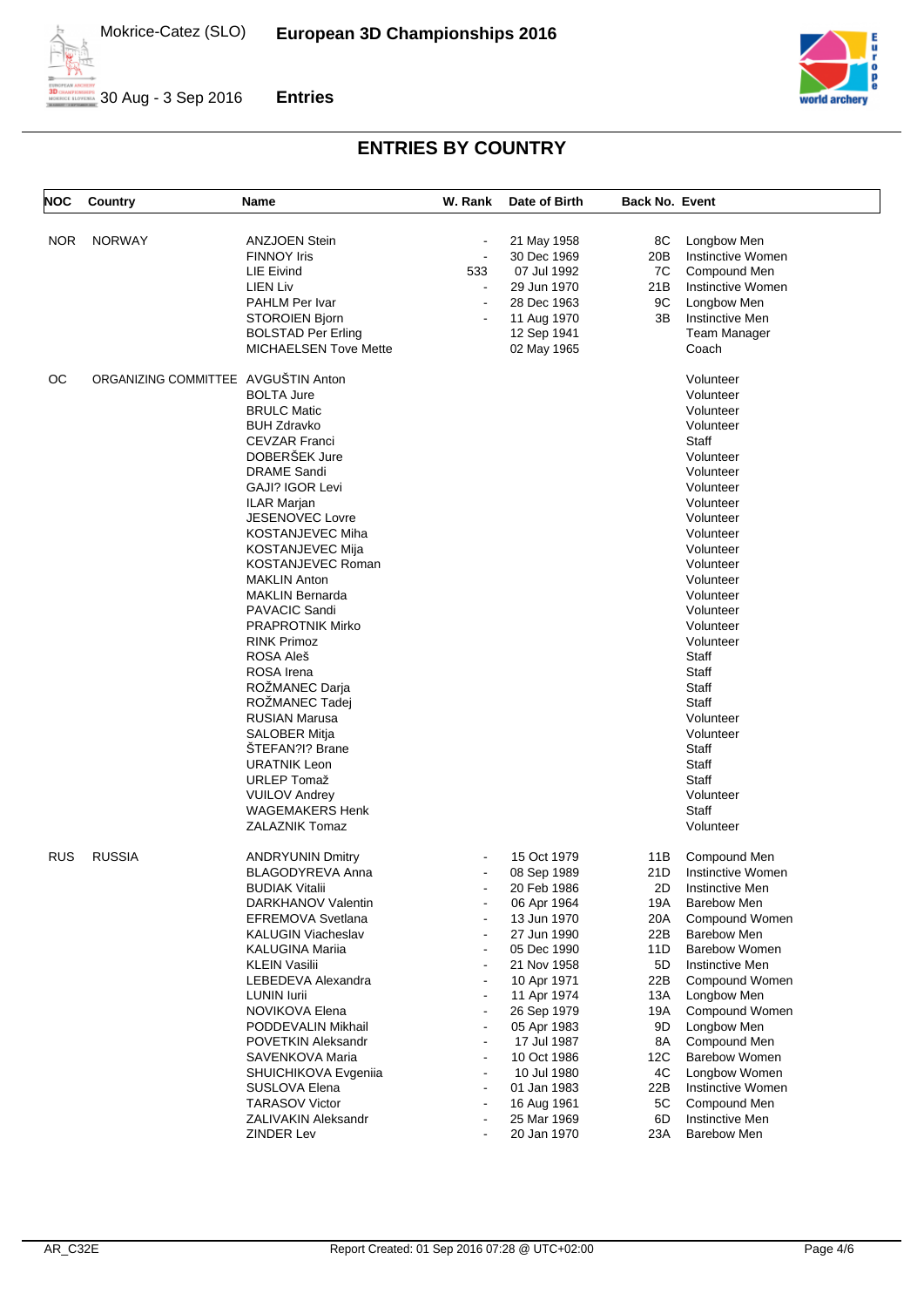



| <b>NOC</b> | Country         | <b>Name</b>               | W. Rank                          | Date of Birth | <b>Back No. Event</b> |                        |
|------------|-----------------|---------------------------|----------------------------------|---------------|-----------------------|------------------------|
| <b>SLO</b> | <b>SLOVENIA</b> | <b>CEKADA Dolores</b>     | $\overline{a}$                   | 29 Jan 1968   | 17D                   | Compound Women         |
|            |                 | GORSIC Karli Andrej       | $\blacksquare$                   | 18 Jul 1969   | 13D                   | Longbow Men            |
|            |                 | <b>GUTMAN Tina</b>        | $\overline{\phantom{a}}$         | 17 Feb 1974   | 10C                   | <b>Barebow Women</b>   |
|            |                 | <b>KANCILJA Toni</b>      | $\blacksquare$                   | 20 Mar 1969   | 4A                    | Instinctive Men        |
|            |                 | <b>KOCMAN Marjan</b>      |                                  | 29 Jun 1972   | 5A                    | <b>Instinctive Men</b> |
|            |                 | KONTI? Vita               | $\blacksquare$                   | 10 Aug 1981   | 6A                    | Longbow Women          |
|            |                 | <b>KOSEC Mihael</b>       | $\overline{a}$                   | 26 Apr 1968   | 20 <sub>D</sub>       | <b>Barebow Men</b>     |
|            |                 | NATLACEN Vanda            | $\overline{a}$                   | 12 Nov 1964   | 3B                    | Longbow Women          |
|            |                 | <b>NOLIMAL Renata</b>     | $\overline{a}$                   | 28 Aug 1971   | 5C                    | Longbow Women          |
|            |                 | OBLAK Doroteja            | $\blacksquare$                   | 17 May 1945   | 21A                   | Instinctive Women      |
|            |                 | <b>OBLAK Franc</b>        | $\ddot{\phantom{a}}$             | 02 Sep 1941   | <b>15A</b>            | Longbow Men            |
|            |                 | PAVACIC Mojca             | $\blacksquare$                   | 26 Feb 1968   | 20 <sub>D</sub>       | Instinctive Women      |
|            |                 | PODGORŠEK Julij           | $\overline{\phantom{a}}$         | 29 Nov 1954   | 14B                   | Longbow Men            |
|            |                 | RUBIDO Aleš               | $\overline{a}$                   | 06 Jul 1975   | 10A                   | Compound Men           |
|            |                 | <b>SMRDU Nika</b>         | $\overline{a}$                   | 18 Nov 1983   | 9C                    | <b>Barebow Women</b>   |
|            |                 | STEFAN?I? Gašper          | $\blacksquare$                   | 18 Dec 1987   | 18 <sub>C</sub>       | Barebow Men            |
|            |                 | <b>STEPIC Brane</b>       | $\blacksquare$                   | 14 Jul 1971   | 19D                   | <b>Barebow Men</b>     |
|            |                 | TOFAJ-GUTMAN Dragica      | $\overline{a}$                   | 08 Dec 1955   | 16C                   | Compound Women         |
|            |                 | <b>TURSIC Slavko</b>      | $\overline{a}$                   | 05 May 1973   | 2D                    | Compound Men           |
|            |                 | ROŽMANEC Franci           |                                  | 16 Mar 1965   |                       | Coach                  |
| <b>SVK</b> | <b>SLOVAKIA</b> | <b>BINDER Dusan</b>       | $\blacksquare$                   | 23 Apr 1963   | 10D                   | Longbow Men            |
|            |                 | <b>BINDEROVA Tatiana</b>  | $\blacksquare$                   | 02 Mar 1966   | 19D                   | Instinctive Women      |
|            |                 | KNIZKA Jan                | $\overline{a}$                   | 17 Jun 1975   | 20 <sub>B</sub>       | <b>Barebow Men</b>     |
|            |                 | <b>MALEK Peter</b>        |                                  | 14 Jun 1974   | 4B                    | <b>Instinctive Men</b> |
| SWE        | <b>SWEDEN</b>   | <b>ANDERLE Mikael</b>     |                                  | 11 Sep 1971   | 5D                    | Compound Men           |
|            |                 | <b>ASELL Stine</b>        | $\overline{\phantom{a}}$         | 27 Jun 1966   | 9B                    | Barebow Women          |
|            |                 | <b>AXEFLOD Mats</b>       |                                  | 30 Jul 1971   | 16C                   | <b>Barebow Men</b>     |
|            |                 | <b>BACKMAN Ulrika</b>     | $\overline{\phantom{a}}$         | 20 Sep 1973   | 20A                   | Instinctive Women      |
|            |                 | <b>BAGGE Henning</b>      | $\overline{\phantom{a}}$         | 07 Sep 1973   | 2B                    | Instinctive Men        |
|            |                 | <b>DALDBORG Christian</b> | $\overline{\phantom{a}}$         | 15 Nov 1979   | 2A                    | Compound Men           |
|            |                 | <b>HED Julia</b>          | $\overline{\phantom{a}}$         | 26 Sep 1996   | 11A                   | <b>Barebow Women</b>   |
|            |                 | JOHANSSON Hakan           | $\overline{\phantom{a}}$         | 15 Sep 1963   | 8C                    | Compound Men           |
|            |                 | <b>KARLSSON Bo</b>        | $\overline{\phantom{a}}$         | 11 May 1960   | 5B                    | <b>Instinctive Men</b> |
|            |                 | <b>KARLSSON Eivor</b>     | $\overline{\phantom{a}}$         | 18 Dec 1958   | 22C                   | Instinctive Women      |
|            |                 | <b>LINDROT Mikael</b>     | $\overline{\phantom{a}}$         | 12 Apr 1967   | 17A                   | <b>Barebow Men</b>     |
|            |                 | <b>LOVEN Leif</b>         | $\overline{\phantom{a}}$         | 08 Aug 1965   | 12C                   | Longbow Men            |
|            |                 | LUNDMARK Fredrik          | $\overline{\phantom{a}}$         | 27 Nov 1971   | 14C                   | <b>Barebow Men</b>     |
|            |                 | <b>MORELL Niklas</b>      | $\overline{a}$                   | 15 Jun 1975   | 13B                   | Longbow Men            |
|            |                 | OLOFSSON Ingrid           | $\overline{\phantom{a}}$         | 07 Dec 1963   | 17B                   | Compound Women         |
|            |                 | SAVILUOTO Leena-Kaarina   | $\overline{a}$<br>$\overline{a}$ | 19 Oct 1964   | 3D                    | Longbow Women          |
|            |                 | SODERSTEN Lisa            |                                  | 15 Feb 1972   | 14A                   | Compound Women         |
|            |                 | <b>SVARTVIK Monika</b>    |                                  | 23 Jun 1963   | 4B                    | Longbow Women          |
|            |                 | <b>ERICSSON Mats Inge</b> |                                  | 04 May 1975   |                       | Team Manager           |
|            |                 | <b>LUNDGREN Susanne</b>   |                                  | 30 Jul 1964   |                       | Coach                  |
|            |                 | <b>PERSSON Andreas</b>    |                                  | 22 Nov 1971   |                       | Coach                  |